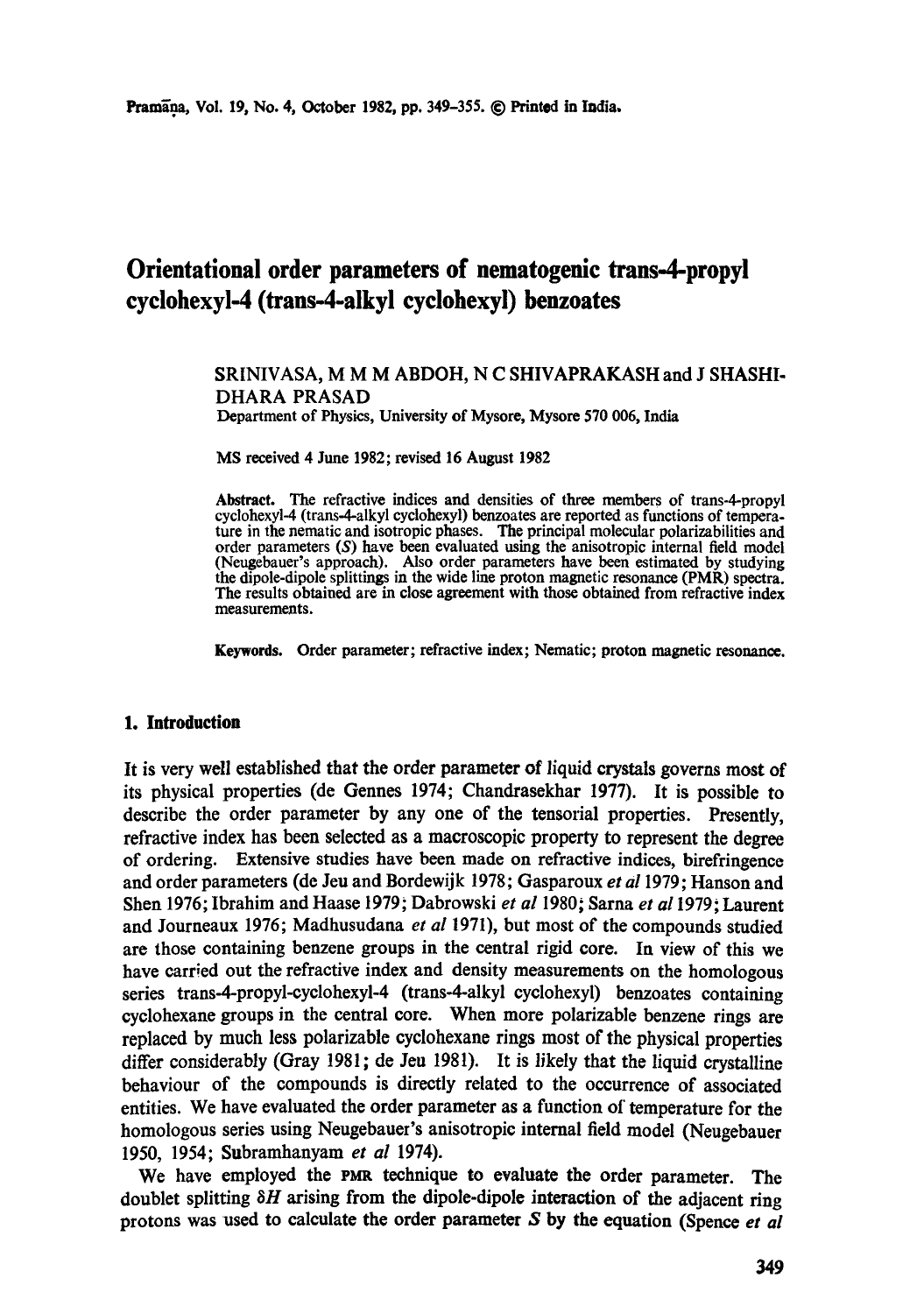1953; Rowetl *et al* 1965; Lee *et al* 1974; Shivaprakash and Shashidhara Prasad 1982).

$$
\delta H = 4a (3/2 \cos^2 \phi - 1/2)S, \qquad (1)
$$

where  $\alpha$  is an interaction parametel,  $\phi$  is the angle between the para axis of the benzene ring and the long axis of the molecule. For proton dipole-dipole interaction  $a=3/2$  $\mu_H \Upsilon_{H-H}^{-3}$ , where  $\mu_H$  is the proton nuclear moment and  $\Upsilon_{H-H}$  is the distance between the two interacting protons. The experimentally observed dipolar spectra show good agreement with the results calculated for dipole interaction of orthoprotons of the phenyl ring. The values of  $\gamma_{H-H}$  and  $\phi$  which have been estimated from molecular models (Maier and Saupe 1956) are taken to be  $2.45\text{\AA}$  and  $10^{\circ}$  respectively. The order parameter as a function of the dipole-dipole splitting  $\delta H$  of the interacting protons turns out to be

$$
S = \delta H/5.50.\tag{2}
$$

The order parameters obtained by the wide line PMR studies are compared with those obtained by the optical studies.

### **2. Experimental**

#### 2.1 *Optical studies*

The samples of trans-4-propyl cyclohexyl-4 (trans-4-alkyl cyclohexyl) benzoates



with  $n = 2,3$  and 5 used in our studies are manufactured by E Merck, Darmstadt and were recrystallized before use. The phase transitions are given below

- (i)  $n = 2$ , trans-4-propyl cyclohexyl-4 (trans-4-ethyl cyclohexyl) benzoate (TPEB); Melting point 94°C; Clearing point 134°C
- (ii)  $n = 3$ , trans-4-propyl cyclohexyl-4 (trans-4-propyl cyclohexyl) benzoate (TPPB); Melting point  $92^{\circ}$ C; Clearing point 158 $^{\circ}$ C
- (iii)  $n = 5$ , trans-4-propyl cyclohexyl-4 (trans-4-pentyl cyclohexyl) benzoate (TPPEB); Melting point 67°C; Clearing point 154°C.

2.1a. *Refractive indices measurement.* The refractive indices were measured by a prism technique by measuring the angles of minimum deviation and the angles of special hollow pyrex glass prisms with very small refracting angles  $(4-6^{\circ})$  with a precision coniometer spectrometer reading to 2" of arc. The specimens were aligned along the axis of the prism by rubbing the surface of the prism. The aperture of the optical system was chosen to be very small to guarantee uniform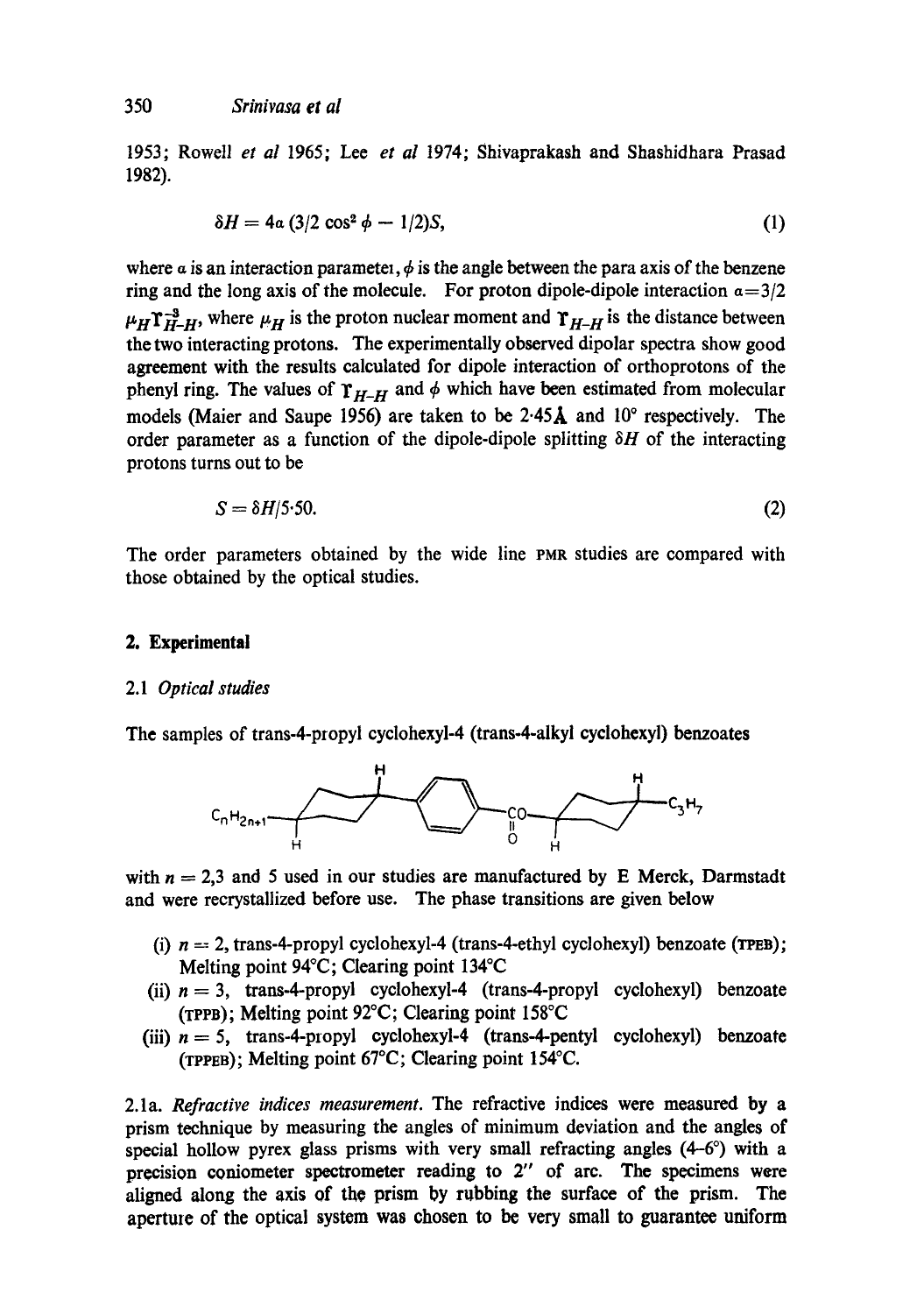orientation. The temperature of the specimen was varied by an electrically con. trolled copper block of large thermal capacity which allowed steady temperatures to an accuracy of about 0.1°C. The refractive indices for the nematic and isotropic phases were measured for three wavelengths 4358, 5461 and 5893  $\AA$  to an accuracy of  $+ 0.002$ .

2.lb. *Density measurements.* The densities of liquid crystalline and isotropic phases of the materials have been measured by studying the volume expansion of a known weight of the sample taken in a fine capillary and applying corrections for the volume expansion of a container (pyrex glass). The accuracy of the measurements was  $\pm$  0.005 g cm<sup>-3</sup>.

# 2.2 *PAIR studies*

Wide line PMR spectra were recorded at different temperatures using NMR spectrometer (Varian Associates V4200) at TIFR Bombay. The spectrometer consists of a water-cooled electiomagnet with a pole diameter of 9 inches (22.5 cm) more and with a gap of 1.75 inches (4.5 cm), a current stabilizer, a model 5204 lock-in-analyser. a variable frequency oscillator-detector, a C1024 average computer and a strip chart recorder (Rigaku Denki) with necessary power supplies. The temperature of the sample was varied by immersing the probe in a bath of nitrogen gas which was electrically heated. Sample temperatures were measured by immersing a precalibrated copper-constantan the mocouple directly into the sample to an accuracy of 0.1°C. The accuracy in  $\delta H$  measurements is 0.2 gauss.

## **3. Results and discussion**

The refractive index and density data for the nematic and isotropic phases are tabulated in tables 1 to 3. Figure 1 gives the temperature variation of birefringence. It was noticed that the birefringence values are much lower than those reported

| $T_c-T$<br>(C)   | Density<br>(g/cc) | $\lambda$ 4358 |                            | $\lambda$ 5461 |             | $\lambda$ 5893 |               |
|------------------|-------------------|----------------|----------------------------|----------------|-------------|----------------|---------------|
|                  |                   | $n_e$          | $n_{\scriptscriptstyle 0}$ | $n_e$          | $n_{\rm o}$ | $n_e$          | $n_{\bullet}$ |
| $-3$<br>(liquid) | 1.1405            | 1.509          |                            | 1.497          |             | 1.496          |               |
| 5                | 1.1543            | 1.560          | 1.505                      | 1.543          | 1.487       | 1.540          | 1.484         |
| 9                | 1.1585            | 1.564          | 1.498                      | 1.552          | 1.485       | 1.550          | $1 - 482$     |
| 13               | 1.1624            | 1.568          | 1.495                      | 1.555          | 1.483       | 1.553          | 1.479         |
| 17               | 1.1661            | 1.575          | $1 - 492$                  | 1.557          | 1.480       | 1.555          | 1.479         |
| 21               | 1.1696            | 1.577          | 1.491                      | 1.558          | 1.480       | 1.556          | 1.477         |
| 25               | 1.1731            | 1.582          | 1.490                      | 1.562          | 1.479       | 1.558          | 1.476         |
| 29               | 1.1764            | 1.583          | 1.489                      | 1.563          | 1.478       | 1.559          | 1.475         |
| 33               | 1.1797            | 1.585          | $1 - 489$                  | 1.565          | 1.477       | 1.560          | 1.475         |
| 37               | 1.1829            | 1.586          | 1.488                      | 1.565          | 1.477       | 1.565          | 1.475         |
| 40               | 1.1852            | 1.589          | $1 - 488$                  | 1.567          | 1.475       | 1.568          | 1.474         |

Table 1. Refractive indices and densities in the nematic and isotropic phases of TPEB.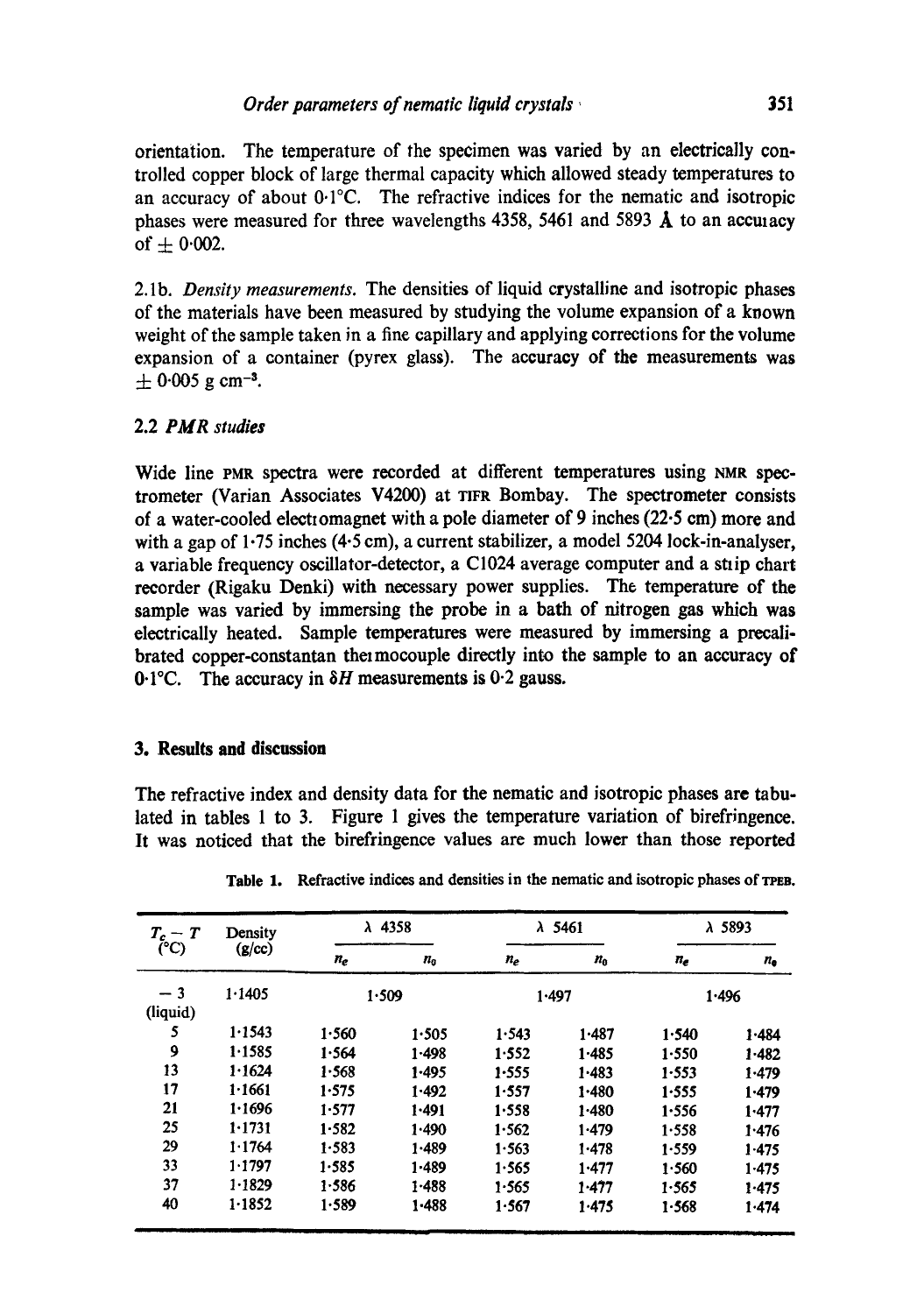| $T_c$ – T<br>$(^{\circ}C)$ | Density<br>(g/cc) | $\lambda$ 4358 |         | $\lambda$ 5461 |         | $\lambda$ 5893 |         |
|----------------------------|-------------------|----------------|---------|----------------|---------|----------------|---------|
|                            |                   | $n_e$          | $n_{0}$ | $n_e$          | $n_{0}$ | $n_e$          | $n_{0}$ |
| $-2$<br>(liquid)           | 1.0429            | 1.499          |         | 1.486          |         | 1.482          |         |
| 3                          | 1.0609            | 1.553          | 1.480   | 1.537          | 1.474   | 1.537          | 1.470   |
| 10                         | 1.0685            | 1.566          | 1.478   | 1.548          | 1.470   | 1.542          | 1.468   |
| 14                         | 1.0723            | 1.567          | 1.475   | 1.550          | 1.469   | 1.546          | 1.465   |
| 18                         | 1.0759            | 1.570          | 1.475   | 1.553          | 1.467   | 1.548          | 1.462   |
| 22                         | 1.0795            | 1.572          | 1.474   | 1.556          | 1.465   | 1.551          | 1.460   |
| 26                         | 1.0829            | 1.575          | 1.474   | 1.557          | 1.465   | 1.553          | 1.460   |
| 30                         | 1.0879            | 1.579          | 1.474   | 1.561          | 1.465   | 1.556          | 1.460   |
| 34                         | 1.0895            | 1.582          | 1.473   | 1.565          | 1.465   | 1.558          | 1.460   |
| 38                         | 1.0927            | 1.584          | 1.473   | 1.567          | 1.465   | 1.561          | 1.460   |
| 42                         | 1.0958            | 1.589          | 1.472   | 1.570          | 1.465   | 1.565          | 1.460   |
| 46                         | 1.0989            | 1.590          | 1.472   | 1.572          | 1.465   | 1.568          | 1.460   |
| 50                         | 1.1019            | 1.592          | 1.470   | 1.575          | 1.465   | 1.570          | 1.460   |
| 54                         | 1.1049            | 1.595          | 1.470   | 1.577          | 1.465   | 1.575          | 1.460   |
| 58                         | 1.1079            | 1.599          | 1.470   | 1.580          | 1.465   | 1.578          | 1.460   |

Table 2. Refractive indices and densities in the nematic and isotropic phases of TPPB.

Table **3.**  Refractive indices and densities in the nematic and isotropic phases of TPPEB.

| $T_{c} - T$ | Density<br>(g/cc) | $\lambda$ 4358 |           | λ 5461 |         | λ 5893 |               |
|-------------|-------------------|----------------|-----------|--------|---------|--------|---------------|
|             |                   | $n_e$          | $n_{0}$   | $n_e$  | $n_{0}$ | $n_e$  | $n_{\bullet}$ |
| $-5$        | 1.0791            | 1.491          |           | 1.477  |         | 1.475  |               |
| (liquid)    |                   |                |           |        |         |        |               |
| 5           | 1.0949            | 1.548          | 1.475     | 1.532  | 1.476   | 1.528  | 1.470         |
| 10          | 1.1001            | 1.559          | 1.472     | 1.542  | 1.475   | 1.536  | 1.468         |
| 15          | 1.1048            | 1.562          | 1.470     | 1.545  | 1.473   | 1.541  | 1.465         |
| 20          | 1.1093            | 1.566          | 1.470     | 1.548  | 1.470   | 1.544  | 1.465         |
| 25          | 1.1139            | 1.571          | 1.470     | 1.554  | 1.470   | 1.552  | 1.463         |
| 30          | 1.1195            | 1.576          | 1.470     | 1.559  | 1.470   | 1.555  | 1.462         |
| 35          | 1.1219            | 1.580          | 1.470     | 1.562  | 1.469   | 1.558  | 1.462         |
| 40          | 1.1259            | 1.582          | 1.470     | 1.563  | 1.468   | 1.559  | 1.462         |
| 45          | 1.1298            | 1.585          | 1.470     | 1.565  | 1.467   | 1.562  | 1.462         |
| 50          | 1.1365            | 1.588          | 1.470     | 1.568  | 1.465   | 1.565  | 1.462         |
| 55          | 1.1373            | 1.590          | $1 - 470$ | 1.569  | 1.464   | 1.566  | 1.462         |
| 60          | 1.1410            | 1.592          | 1.470     | 1.572  | 1.463   | 1.568  | 1.462         |
| 65          | 1.1447            | 1.595          | 1.470     | 1.574  | 1.462   | 1.570  | 1.461         |
| 70          | 1.1482            | 1.598          | 1.470     | 1.576  | 1.462   | 1.571  | 1.461         |
| 75          | 1.1518            | 1.599          | 1.470     | 1.580  | 1.462   | 1.572  | 1.460         |
| 80          | 1.1553            | 1.600          | 1.470     | 1.582  | 1.461   | 1.573  | 1.460         |
| 85          | 1.1580            | 1.601          | 1.470     | 1.584  | 1.460   | 1.575  | 1.459         |
| 87          | 1.1602            | 1.602          | 1.470     | 1.585  | 1.460   | 1.576  | 1.458         |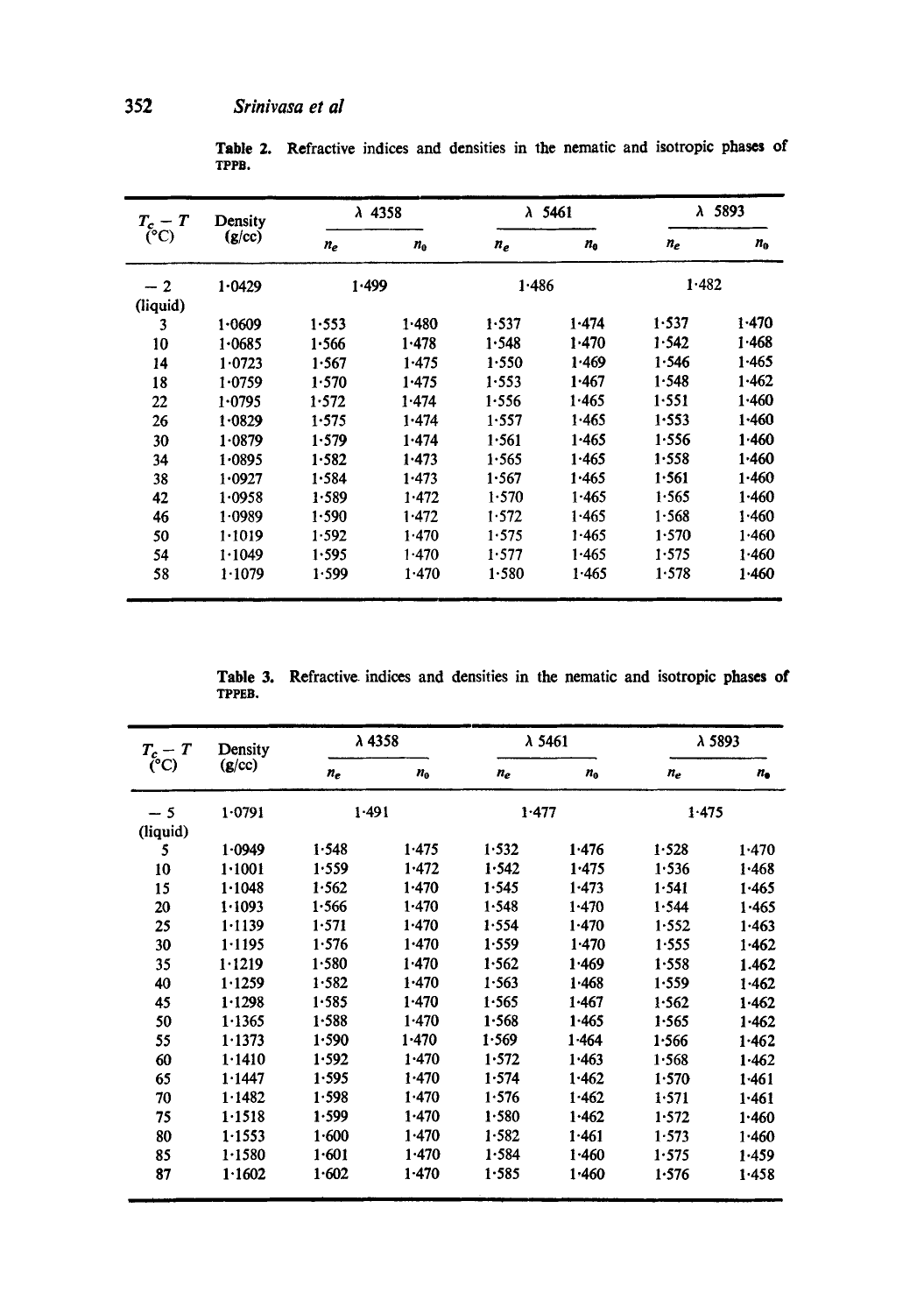**earlier for materials comprising benzene groups (de Jeu and Bordewijk 1978; Gasparoux** *et al* **1979; Hanson and Shen 1976; Ibrahim and Haase 1979; Dabrowski**  *et al* **1980; Sarna** *et al* **1979; Laurent and Jourmeaux 1976; Madhusudana**  *et al* **1971) and also lower than those reported for trans-4-alkyl (4-cyano phenyl) cyclohexane series (Abdoh** *et al* **1982).** 

**The variation of order parameter (Neugebauer approach Hailer plot (Hailer** *et al*  **1973)) with temperature is shown in figure 2. Haller's extrapolation procedure used to get absolute values of S is known to yield values which are at best accurate to**   $\pm 10\%$ . The S factor for the TPPEB compound is very high, possibly since this **compound shows the liquid crystalline phase over a very wide range of temperature**  (87°C).



**Figure 1.** Temperature variation of birefringence for TPEB  $(n = 2)$ , TPPB  $(n = 3)$  and TPPEB  $(n = 5)$  for  $\lambda$  4358 **A**.



**Figure 2.** Temperature variation of S factor for  $\text{TPEB}(n = 2)$ ,  $\text{TPPB}(n = 3)$  and  $\text{TPFB}$  $(n = 5)$  for  $\lambda$  4358 **Å**.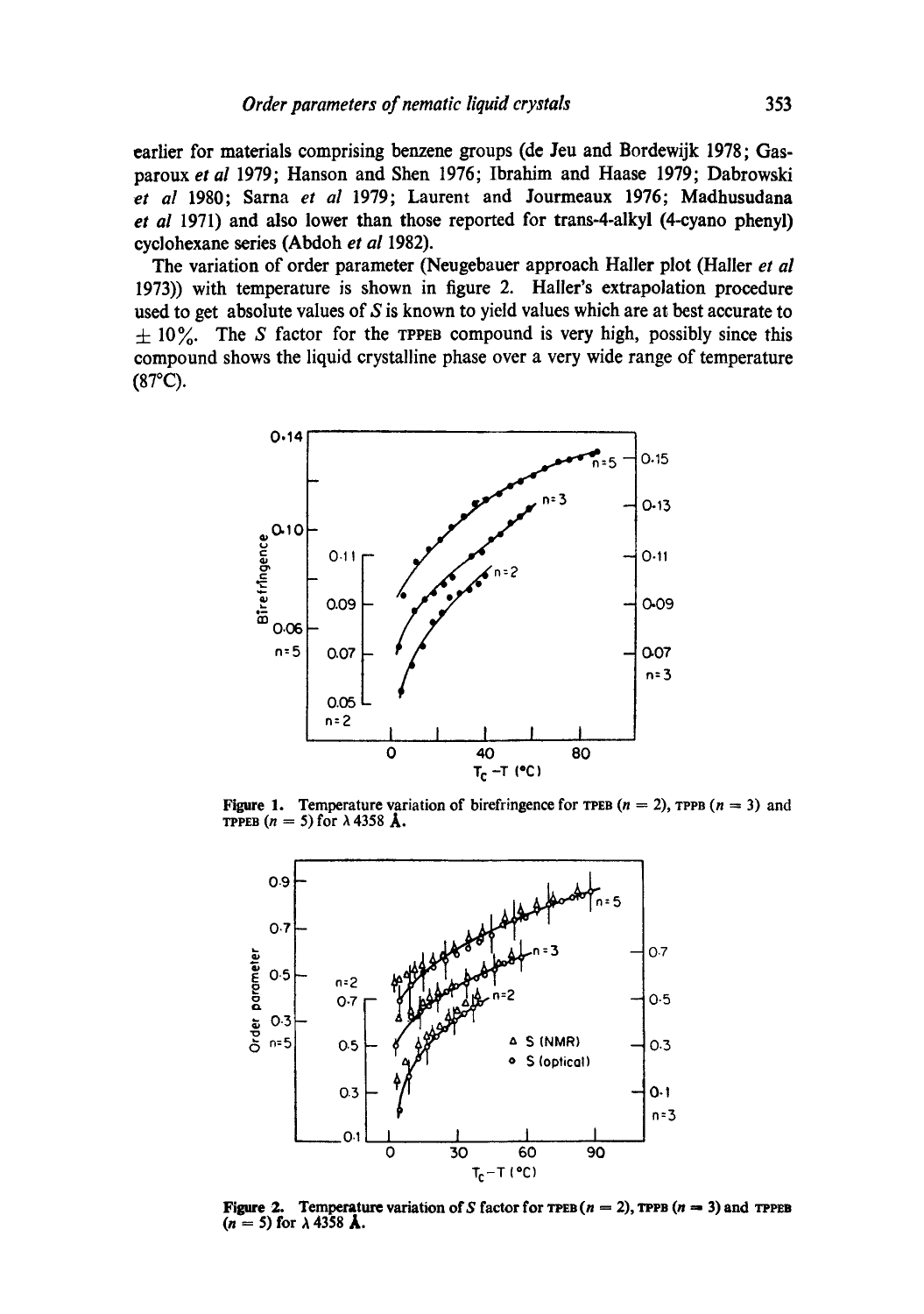### 3 54 *Srinivasa et al*

The S values obtained by PMR measurements are also shown in figure 2. **There**  is fairly good agreement between the two sets of values. The S values obtained by PMR data are slightly 'higher than those obtained from refractive index data. The discrepancy between the two sets of data increases with increasing temperature. This has been observed in other liquid crystalline materials also (Subramhanyam and Krishnamurti 1973; Subramhanyam *et al* 1974).

We had earlier observed that the discrepancy between the NMR and optical data decreases with increasing temperature (Abdoh *et al* 1982). The discrepancy also remained constant throughout the mesomorphic range (Shashidhara Prasad 1976; Subramhanyam and Shashidhara Prasad 1976; Shivaprakash 1981). This can be explained in terms of the increasing deviation of cylindrical symmetry of alkyl chain with respect to a position (Vaz *et al* 1981).

The compounds studied earlier (Abdoh *et al* 1982) have lower nematic-isotropie transition temperatures (thermal stabilities) whereas the compounds now studied have higher thermal stabilities. The various trends observed in the discrepancy between NMR and optical data can be understood in the light of interplay between the deviation from cylindrical symmetry influencing NMR data and decrease in optical anisotropy influencing refractive index data. For compounds of higher thermal stability {highel nematic isotropic transition) optical anisotropy effect plays a dominant role and overtakes the role played by cylindrical symmetry. As such the discrepancy increases with increasing temperature. In the same way the constancy and decreasing trend of discrepancy with increasing temperature can be understood. It is quite plausible that this discrepancy plays a significant role in the understanding of order-parameter fluctuations near liquid crystalline transitions.

We shall discuss the packing coefficient for this homologous series in the light of the order parameter studies (Shivaprakash and Shashidhara Prasad 1981). The packing coefficient defined to be the ratio of geometrical volume to the volume occupied per molecule in the crystal falls out separately for symmetric ( $TPPB$  = 0.757) and asymmetric( TPEB = 0.820, TPPEB = 0.794) end groups (Shivaprakash *et al* 1980). The higher values of the packing coefficients can be attributed to the higher densities of these compounds.

We observe that the packing coefficients and S values are quite high as compared with those of other nematogenic materials comprising of benzene moieties only. This can be attributed to the existence of the two cyclohexane groups on either side of the central benzene ring. These cyclohexane groups with their direction of polarization transverse to the length of the molecules and the polarization direction of benzene ring contribute to strong attractive interaction between neighbouring molecules to define an efficiently packed structure in the crystalline state which in turn explains the higher and wide range of ordering in nematic phase and change in physical properties.

### **Acknowledgements**

The authors thank Professor A Bauer, West Germany, for the chemicals and Professor R Vijayaraghavan, TIFR, Bombay for providing experimental facilities. JSP would like to thank the University Grants Commission, India for a Career award. The award of research fellowships to Srinivasa and NCS by the University Grants